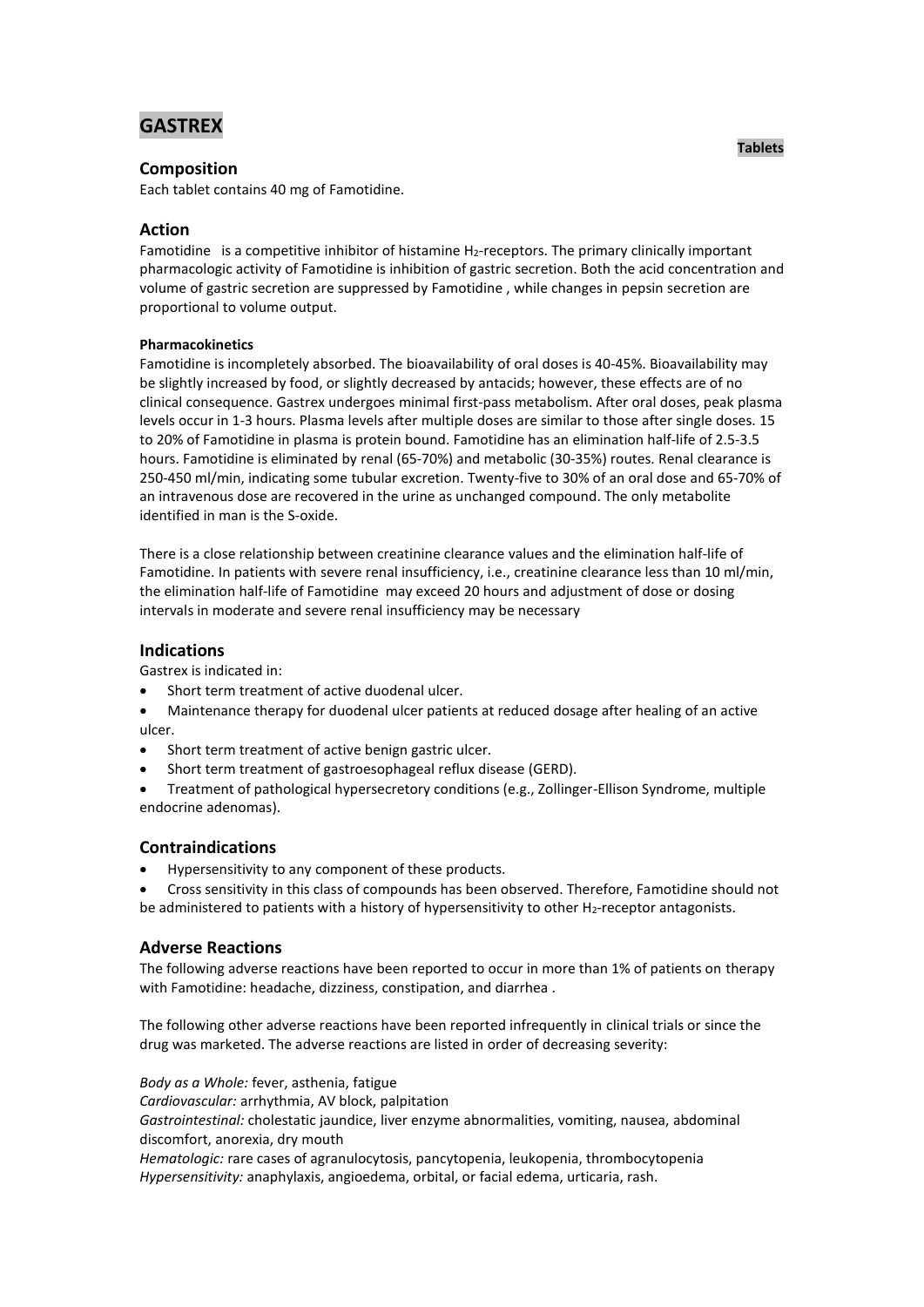*Musculoskeletal:* musculoskeletal [pain](javascript:defwindow() including [muscle](javascript:defwindow() cramps, [arthralgia](javascript:defwindow()

*Nervous System/Psychiatric:* gran[d mal](javascript:defwindow() seizure[; psychic](javascript:defwindow() disturbances, which wer[e reversible](javascript:defwindow() in cases for whic[h follow-up](javascript:defwindow() was obtained, including hallucinations, confusion, agitation, depression, anxiety, decreased libido; paresthesia; insomnia; somnolence

*Respiratory:* bronchospasm

*Skin:* toxic epiderma[l necrolysis](javascript:defwindow() (very rare), alopecia, acne, pruritus, dry skin, flushing *Special Senses:*  tinnitus[, taste](javascript:defwindow() disorder

#### **Pediatric Patients**

In a [clinical](javascript:defwindow() study in 35 [pediatric](javascript:defwindow() patients <1 year o[f age](javascript:defwindow() wit[h GERD](javascript:defwindow() symptoms [e.g.[, vomiting](javascript:defwindow() (spitting up)[, irritability](javascript:defwindow() (fussing)][, agitation](javascript:defwindow() was observed in 5 patients on [Famotidine](javascript:defwindow() that resolved when the [medication](javascript:defwindow() was discontinued.

## **Precautions**

## **Patients with Moderate or Severe Renal Insufficiency**

Sinc[e CNS](javascript:defwindow() adverse effects have been reported in patients with moderate and sever[e renal](javascript:defwindow() insufficiency, longer intervals between doses or lower doses may [need](javascript:defwindow() to be used in patients with moderate (creatinin[e clearance](javascript:defwindow() <50 ml/min) or severe (creatinin[e clearance](javascript:defwindow() <10 ml/min) [renal](javascript:defwindow() [insufficiency](javascript:defwindow() to adjust for the longer [elimination](javascript:defwindow() [half-life](javascript:defwindow() o[f Famotidine](javascript:defwindow() .

### **Pregnancy**

#### *Category B*

Animal reproduction studies have failed to demonstrate a risk to the fetus and there are no adequate and well-controlled studies in pregnant women.

#### **Nursing Mothers**

Famotidine is detectable in [human](javascript:defwindow() milk. Because of th[e potential](javascript:defwindow() for serious adverse reactions in [nursing](javascript:defwindow() infants a decision should be made whether to discontinue [nursing](javascript:defwindow() or discontinue the drug, taking into account the importance of th[e drug](javascript:defwindow() to the mother.

#### **Pediatric Patients 1-16 years of age**

A startin[g dose](javascript:defwindow() for [pediatric](javascript:defwindow() patients 1-16 years of [age](javascript:defwindow() as follows: *Peptic ulcer* - 0.5 mg/kg/day p.o. at bedtime or divided b.i.d. up to 40 mg/day. *Gastroesophageal Reflux Disease with or without [esophagitis](javascript:defwindow() including erosions and ulcerations* -1.0 mg/kg/day p.o. divided b.i.d. up to 40 [mg](javascript:defwindow() b.i.d.

#### **Geriatric Use**

No overall differences in safety or [effectiveness](javascript:defwindow() were observed between geriatrics and younger subjects. However, greate[r sensitivity](javascript:defwindow() of some older individuals cannot be ruled out. No [dosage](javascript:defwindow() [adjustment](javascript:defwindow() is required based on [age](javascript:defwindow() . This [drug](javascript:defwindow() is known to be substantially excreted by the kidney, and the [risk](javascript:defwindow() of [toxic](javascript:defwindow() reactions to thi[s drug](javascript:defwindow() may be greater in patients with impaire[d renal](javascript:defwindow() function. Because elderly patients are more likely to have decrease[d renal](javascript:defwindow() function, care should be taken in [dose](javascript:defwindow() selection, and it may be useful to [monitor](javascript:defwindow() [renal](javascript:defwindow() function. Dosag[e adjustment](javascript:defwindow() in the [case](javascript:defwindow() of moderate or severe [renal](javascript:defwindow() [impairment](javascript:defwindow() is necessary.

## **Dosage and Administration**

## **Duodenal Ulcer**

*Acute Therapy:* The recommende[d adult](javascript:defwindow() [oral](javascript:defwindow() [dosage](javascript:defwindow() for activ[e duodenal](javascript:defwindow() [ulcer](javascript:defwindow() is 4[0 mg](javascript:defwindow() once a day at bedtime. Most patient[s heal](javascript:defwindow() within 4 weeks. A [regimen](javascript:defwindow() of 2[0 mg](javascript:defwindow() b.i.d. is also effective. *Maintenance Therapy:* The recommended [adult](javascript:defwindow() [oral](javascript:defwindow() [dose](javascript:defwindow() is 20 [mg](javascript:defwindow() once a day at bedtime.

#### **Benign Gastric Ulcer**

The recommended [adult](javascript:defwindow() [oral](javascript:defwindow() [dosage](javascript:defwindow() for active [benign](javascript:defwindow() [gastric](javascript:defwindow() [ulcer](javascript:defwindow() is 4[0 mg](javascript:defwindow() once a day at bedtime.

## **Gastroesophageal Reflux Disease (GERD)**